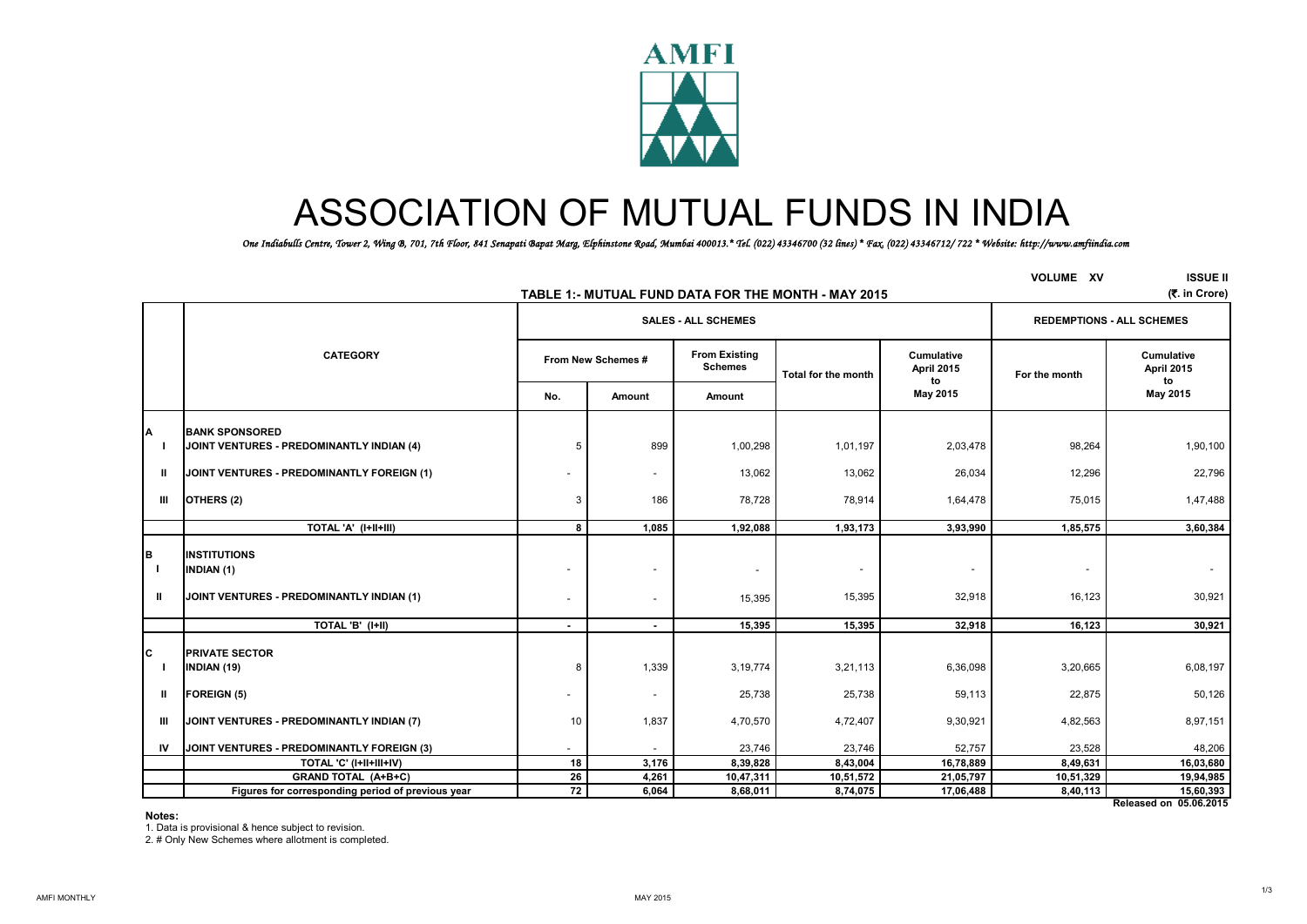|                                 | Open End             |                  | <b>Close End</b>         |        | <b>Interval Fund</b>     |                          | <b>TOTAL</b>         |                 |
|---------------------------------|----------------------|------------------|--------------------------|--------|--------------------------|--------------------------|----------------------|-----------------|
|                                 | <b>No.of Schemes</b> | Amount           | <b>No.of Schemes</b>     | Amount | <b>No.of Schemes</b>     | Amount                   | <b>No.of Schemes</b> | Amount          |
| <b>INCOME</b>                   |                      | 359              | 19                       | 2,640  | $\overline{\phantom{a}}$ | $\overline{\phantom{a}}$ | 21                   | 2,999           |
| <b>INFRASTRUCTURE DEBT FUND</b> |                      |                  |                          |        |                          | $\overline{\phantom{a}}$ |                      |                 |
| <b>EQUITY</b>                   |                      | 490              |                          | 760    |                          | $\overline{\phantom{0}}$ |                      | 1,250           |
| <b>BALANCED</b>                 |                      |                  | -                        |        | -                        | $\overline{\phantom{0}}$ |                      |                 |
| <b>LIQUID/MONEY MARKET</b>      | $\sim$               |                  | -                        |        | -                        | $\overline{\phantom{0}}$ |                      |                 |
| <b>IGILT</b>                    |                      |                  | -                        |        |                          | $\overline{\phantom{0}}$ |                      |                 |
| <b>ELSS - EQUITY</b>            |                      |                  |                          |        |                          | $\overline{\phantom{0}}$ |                      |                 |
| <b>GOLD ETF</b>                 |                      |                  |                          |        |                          | $\overline{\phantom{0}}$ |                      |                 |
| <b>OTHER ETFS</b>               |                      | 12 <sup>12</sup> |                          |        |                          | $\overline{\phantom{0}}$ |                      | 12 <sup>1</sup> |
| <b>FUND OF FUNDS INVESTING</b>  |                      |                  |                          |        | $\overline{\phantom{a}}$ | $\overline{\phantom{0}}$ |                      |                 |
| <b>OVERSEAS</b>                 |                      |                  | $\overline{\phantom{0}}$ |        |                          |                          |                      |                 |
| <b>TOTAL</b>                    |                      | 861              | 21                       | 3,400  |                          |                          | 26                   | 4,261           |

#### **\*NEW SCHEMES LAUNCHED :**

| <b>OPEN END INCOME:</b>     | Quantum Dynamic Bond Fund and Reliance Banking & PSU Debt Fund                                                                                                                                                                                                                                                                                                                                                                                                                                                                                                                                                                                                                                                                                                                                              |
|-----------------------------|-------------------------------------------------------------------------------------------------------------------------------------------------------------------------------------------------------------------------------------------------------------------------------------------------------------------------------------------------------------------------------------------------------------------------------------------------------------------------------------------------------------------------------------------------------------------------------------------------------------------------------------------------------------------------------------------------------------------------------------------------------------------------------------------------------------|
| <b>IOPEN END EQUITY :</b>   | Reliance Equity Savings Fund and SBI Equity Saving Fund                                                                                                                                                                                                                                                                                                                                                                                                                                                                                                                                                                                                                                                                                                                                                     |
| <b>OPEN END OTHER ETFS:</b> | Edelweiss Exchange Traded Scheme - Nifty (Nifty EES)                                                                                                                                                                                                                                                                                                                                                                                                                                                                                                                                                                                                                                                                                                                                                        |
| <b>ICLOSE END INCOME:</b>   | Axis Hybrid Fund - Series 22 (1278 Days) and Series 23 (1275 Days); Birla Sun Life Fixed Term Plan - Series MP (1141 Days); HDFC FMP 1106D May 2015 (1) - Series 33; ICICI<br>Prudential Capital Protection Oriented Fund Series VIII 1103 Days Plan C, ICICI Prudential Fixed Maturity Plan - Series 77 - 1132 Days Plan A, 1473 Days Plan C and 1130 Days<br>Plan D; IDFC Fixed Term Plan - Series 108; Reliance Dual Advantage Fixed Tenure Fund VII - Plan E, Reliance Fixed Horizon Fund XXVIII - Series 18 and Series 19; SBI Debt Fund<br>Series B - 16 (1100 Days), B - 17 (1100 Days) and B - 18 (1100 Days), SBI Dual Advantage Fund - Series IX; UTI - Dual Advantage Fixed Term Fund - Series I - V (1099 Days), UTI<br>Fixed Term Income Fund Series XXII - II (1099 Days) and III (1099 Days) |
| <b>ICLOSE END EQUITY :</b>  | HDFC Focused Equity Fund - Plan B and Kotak India Growth Fund Series I                                                                                                                                                                                                                                                                                                                                                                                                                                                                                                                                                                                                                                                                                                                                      |

| 2.2 EXISTING SCHEMES            |                          |           |                          |        |                          |                          |                      |           |  |
|---------------------------------|--------------------------|-----------|--------------------------|--------|--------------------------|--------------------------|----------------------|-----------|--|
|                                 |                          | Open End  | <b>Close End</b>         |        | <b>Interval Fund</b>     |                          | <b>TOTAL</b>         |           |  |
|                                 | <b>No.of Schemes</b>     | Amount    | <b>No.of Schemes</b>     | Amount | <b>No.of Schemes</b>     | Amount                   | <b>No.of Schemes</b> | Amount    |  |
| <b>INCOME</b>                   | 269                      | 31,914    | 860                      |        | 72                       |                          | 1201                 | 31,917    |  |
| <b>INFRASTRUCTURE DEBT FUND</b> | $\overline{\phantom{a}}$ |           |                          |        |                          |                          |                      |           |  |
| <b>EQUITY</b>                   | 302                      | 12,263    | 80                       |        |                          | -                        | 382                  | 12,263    |  |
| <b>BALANCED</b>                 | 26                       | 1,450     | $\overline{\phantom{a}}$ |        |                          | -                        | 26                   | 1,450     |  |
| <b>LIQUID/MONEY MARKET</b>      | 52                       | 9,99,172  | $\overline{\phantom{0}}$ |        |                          | -                        | 52                   | 9,99,172  |  |
| <b>GILT</b>                     | 45                       | 1,101     | $\overline{\phantom{a}}$ |        |                          | -                        | 45                   | 1,101     |  |
| <b>IELSS - EQUITY</b>           | 39                       | 506       | 16                       |        |                          |                          | 55                   | 506       |  |
| <b>IGOLD ETF</b>                | 13                       |           | $\overline{\phantom{a}}$ |        |                          | -                        | 13                   |           |  |
| <b>OTHER ETFS</b>               | 34                       | 882       | $\overline{\phantom{a}}$ |        |                          |                          | 34                   | 882       |  |
| <b>IFUND OF FUNDS INVESTING</b> | 31                       | 20        | $\overline{\phantom{0}}$ |        | $\overline{\phantom{0}}$ | $\overline{\phantom{a}}$ | 31                   | 20        |  |
| <b>OVERSEAS</b>                 |                          |           |                          |        |                          |                          |                      |           |  |
| <b>TOTAL</b>                    | 811                      | 10,47,308 | 963                      |        | 72                       |                          | 1846                 | 10,47,311 |  |

| 2.3 TOTAL OF ALL SCHEMES         |                          |                          |                          |                          |                          |        |                      |           |  |
|----------------------------------|--------------------------|--------------------------|--------------------------|--------------------------|--------------------------|--------|----------------------|-----------|--|
|                                  | Open End                 |                          | <b>Close End</b>         |                          | <b>Interval Fund</b>     |        | <b>TOTAL</b>         |           |  |
|                                  | <b>No.of Schemes</b>     | Amount                   | <b>No.of Schemes</b>     | Amount                   | <b>No.of Schemes</b>     | Amount | <b>No.of Schemes</b> | Amount    |  |
| <b>INCOME</b>                    | 271                      | 32,273                   | 879                      | 2,640                    | 72                       |        | 1,222                | 34,916    |  |
| <b>IINFRASTRUCTURE DEBT FUND</b> | $\overline{\phantom{0}}$ |                          |                          | -                        | $\overline{\phantom{a}}$ |        |                      |           |  |
| <b>IEQUITY</b>                   | 304                      | 12,753                   | 82                       | 760                      | $\overline{\phantom{a}}$ |        | 386                  | 13,513    |  |
| <b>BALANCED</b>                  | 26                       | 1,450                    |                          | -                        | $\overline{\phantom{a}}$ |        | 26                   | 1,450     |  |
| <b>LIQUID/MONEY MARKET</b>       | 52                       | 9,99,172                 |                          |                          | -                        |        | 52                   | 9,99,172  |  |
| <b>IGILT</b>                     | 45                       | 1,101                    | $\overline{\phantom{a}}$ | -                        | $\overline{\phantom{a}}$ |        | 45                   | 1,101     |  |
| <b>IELSS - EQUITY</b>            | 39                       | 506                      | 16                       |                          | $\overline{\phantom{a}}$ |        | 55                   | 506       |  |
| <b>IGOLD ETF</b>                 | 13                       | $\overline{\phantom{0}}$ | $\overline{\phantom{a}}$ | -                        | $\overline{\phantom{0}}$ |        | 13                   |           |  |
| <b>OTHER ETFS</b>                | 35                       | 894                      |                          |                          | -                        |        | 35                   | 894       |  |
| <b>IFUND OF FUNDS INVESTING</b>  | 31                       | 20                       | $\overline{\phantom{0}}$ | $\overline{\phantom{a}}$ | $\overline{\phantom{a}}$ |        | 31                   | 20        |  |
| <b>OVERSEAS</b>                  |                          |                          |                          |                          |                          |        |                      |           |  |
| <b>ITOTAL</b>                    | 816                      | 10,48,169                | 984                      | 3,400                    | 72                       |        | 1872                 | 10,51,572 |  |